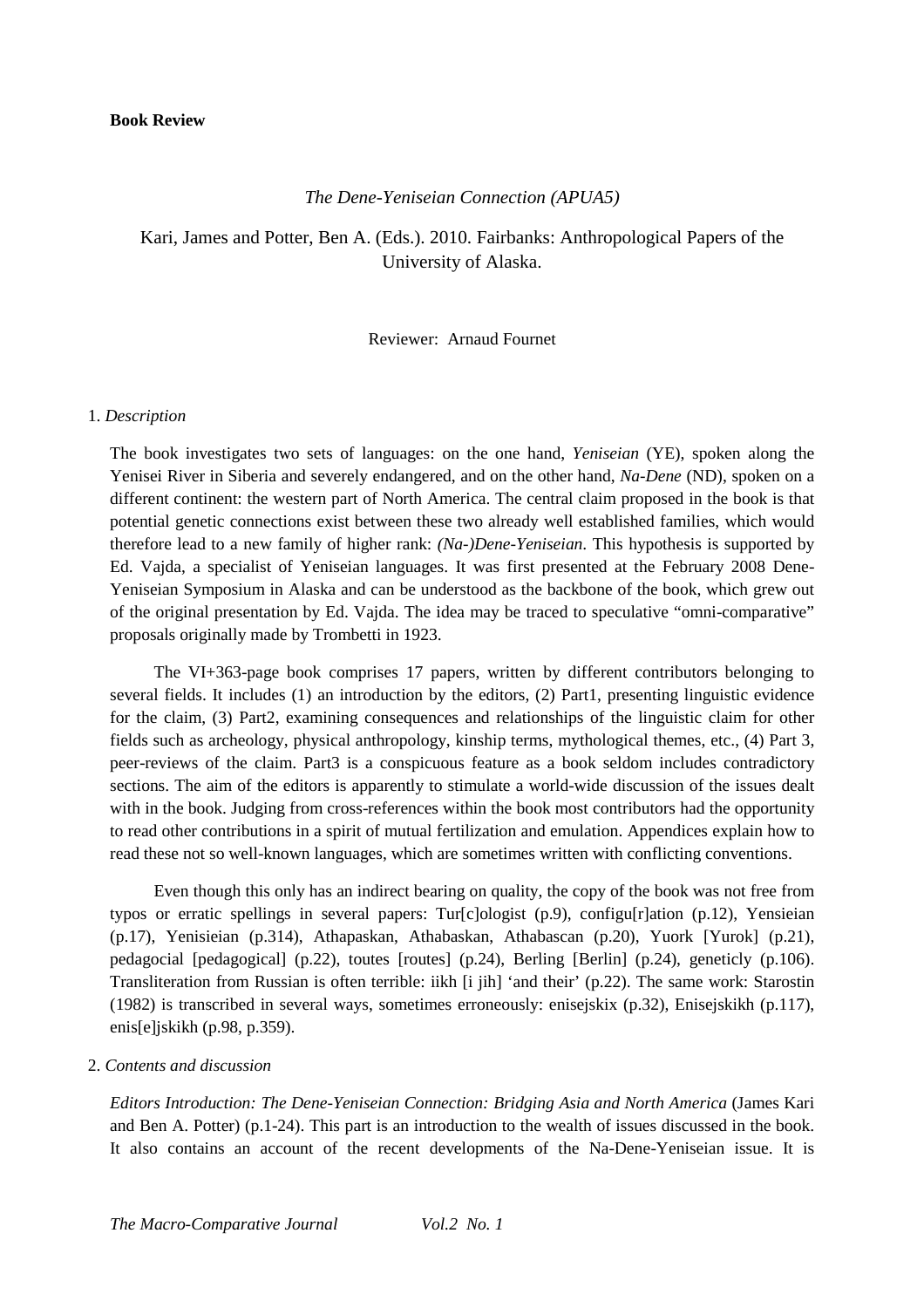particularly valuable for the four (geo-)linguistic maps (p.6-9). A kind of summary of the whole book is provided (p.5).

# *Part 1. The [Linguistic] Evidence for Dene-Yeniseian*

[Paper1] *The Dene-Yeniseian Hypothesis: An Introduction* (Bernard Comrie) (p.25-32). This paper is a kind of long abstract of Paper2 and can be reviewed with it.

[Paper2] *A Siberian Link with Na-Dene Languages* (Edward J. Vajda) (p.33-99). This chapter is the longest of the book with 67 pages and can be divided into four subsections: (1) a short presentation of YE mentioning previous hypotheses about YE genetic links and including a long footnote expressing gratefulness to a large number of people, (2) EJV's approach of comparative linguistics, (3) a comparison of some morphological elements of YE and ND, (4) a comparison of lexical items.

To put it simple and short the scientific value of Subsection3 dealing with morphology is very low. There are considerable problems of all kinds:

1. A general problem with the YE+ND connection is that EJV leaves previous proposals undiscussed. According to EJV "the position of Ket in Inner Eurasia has remained as enigmatic as that of Basque in Europe, Zuni in the American Southwest, or Burushaski in South Asia." (p.36) Actually the position of YE is not "enigmatic". The idea that the study of YE's relationships is a kind of blank page cannot be accepted. YE has been compared with Caucasic, and Caucasic with Salish, so if a new link is added between YE and ND, then Salish and ND, which are geographically contiguous, should be closely related. Apparently nobody proposed a Salish+ND group, not even the boldest "macro-lumpers". This issue is ignored.

2. Another problem is the huge and frustrating gap between a number of claims and statements made in the section and the failure to deliver anything concrete and real. Formal equations can be found between Indo-European languages: Latin *crE-dEre* = Old Irish *cre-tim* = Sanscrit *s'rad-dadhAti* = Avestic *zrazdA* 'to put the heart in > to believe'. Formal equations between \*attested\* languages have the virtue of being highly suggestive and self-explanatory. One equation between Eyak and Athabaskan is presented in another paper (p.212). It is not clear (and maybe doubtful) whether such formal equations are possible between YE and ND languages. In all cases none is presented. Instead of concrete comparisons one has to read meta-linguistic discourse, where it is most of time impossible to disentangle description, comparison, reconstruction, hypothesis and sheer speculation.

3. The argumentation is mostly abstract and based on \*reconstructed\* patterns. One would like to see the real data which are accounted for by the reconstructions. It is often unclear if the forms are EJV's own creations and interpretations or taken from ND specialists' internal reconstructions based on ND data alone. Most forms have no references or are allegedly "based on" other people's works.

4. Another methodological problem is this sentence: "The Yeniseian perfective/stative suffix is productive in both Ket/Yugh and Kott, showing that it belongs to the oldest [sic] layer of the verb morphology." (p.42) The reasoning is egregiously false. As taught by the comparative method, only synchronically non productive forms belong to the potentially oldest layer of morphology. It is most of time unclear what substantiates the claim(s) that YE forms should be considered old or fossilized. Neither the synchronic descriptions nor the diachronic reconstructions of the YE+ND languages can be easily grasped or assessed. A similar and relevant critique is expressed by one of the internal reviewers (p.318). The claim that YE shares "a system of morphological homologies with the oldest [sic] layer of" ND is pointedly questioned by one reviewer. See Paper14.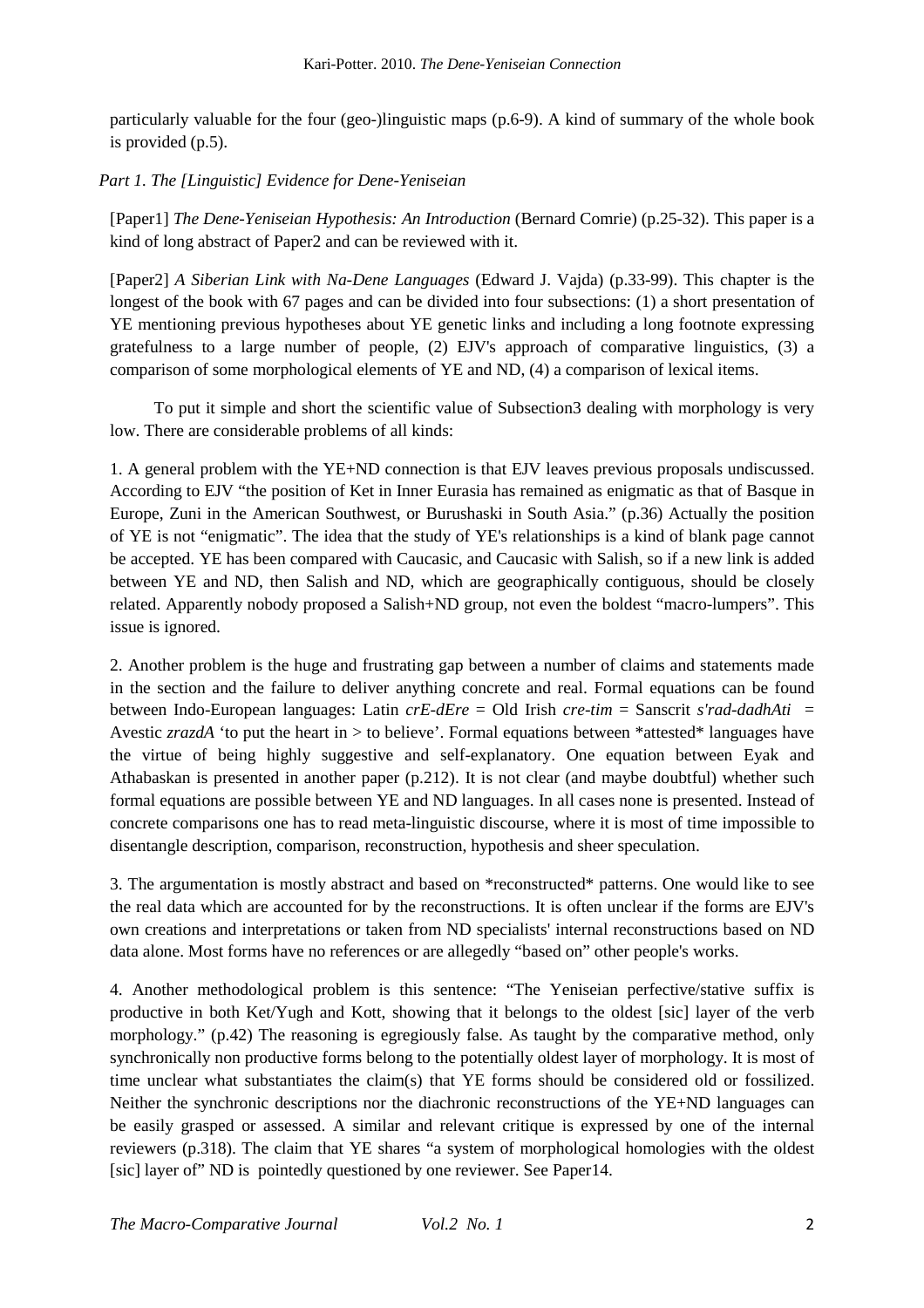5. The severest problem is the confusion of synchronic / typological with diachronic / inherited features. The backbone of the theory is that YE and ND supposedly share the feature of having a prefixal verb pattern. The reasoning can be described as follows: [Step1] EJV compares Ket and Proto-YE with other patterns: Sumerian, Caucasic, Burushaski, Bantu. EJV concludes that these patterns are different from YE and therefore dismisses any "southern Eurasian" links. [Step2] ND is also different from other Native American prefixal systems displayed by Algonkian, Caddoan, etc. [Step3] YE and ND patterns are similar. Therefore it teaches us something genetic about them. [Step4] Some of the elements which fill the slots are similar. Hence: proven.

As reminded by BC (p.30) and EJV himself (p.34) this slot pattern is a typological feature which exists in a number of languages, including French which is not mentioned: for example *je lui en ai donné*, etc. Even though the elements are separated by orthographic blanks, the rigid slot pattern is there for all tenses and moods, including non finite forms. French is interesting because it shows that this feature can easily and rapidly spring out of a language, like Latin, where it did not exist. My objection to EJV's reasoning is that any of the cited languages, from Caucasic to Caddoan, can have tinkered and divergently created its own pattern, just like French did out of Latin material. In addition it is hardly believable that this typological feature could be preserved for milleniums by Na-Dene and Yeniseian from their proto-languages.

To put it bluntly the whole reasoning is flawed. It transforms a typological feature into an inherited feature. French shows that the (dis)similarities that EJV uses to extract a YE+ND perimeter out of a huge set of Eurasian and Amerindian languages presenting that feature prove utterly nothing. It is not even clear why the closest relatives of YE or ND should be looked for preferably among languages with a prefixal verb morphology, because this typological feature is irrelevant for genetic studies as is exemplified by French.

6. The premice that Proto-YE had a prefixal pattern does not seem coherent with the examples given (p.49). Kott has verbal suffixes and does not seem to support the "reconstruction" presented (p.37). Besides the table (p.50) cites a form *i*- 'P2Sg' for Ket but the only attested form is  $k(u)$ -.

7. §2.2.2 about pronouns does not show any transparent isolated or systemic look-alikes between YE and NC. As noted by EJV "Dene-Yeniseian differs from established families (as well some more speculative ones) in the relative inscrutability of its pronominal morphology." (p.53) Even though the resort to pronominal forms may be excessive in comparative linguistics, this is one more (potentially serious) hitch. It can be noted that Yeniseian Kott/Arin *au* 'P2Sg' can be compared with North Caucasic \**uO* 'P2Sg' and Burushaski \**u-n* 'P2Sg'.

8. In addition the morphemic comparanda are conspicuous for being often made up of only one consonant such as *l*, *n*, *x*, *s*, *y*, which can be the worn-out residue of about any kind of complex morphemes and more marked phonemes. Their testimony is therefore exceedingly weak.

In other words, and as a conclusion about grammatical features, it is impossible to adhere to the reasoning and the conclusions proposed in the section. There are massive obvious flaws and the kind of data, comparanda, reasonings and requirements that a comparative linguist would like to read is missing. The wording is often abstruse and there is almost no real substance.

The last part of the section deals with lexical items and potential sound correspondences. It is much more concrete, even though it raises several issues as well. [Issue1] The Proto-ND consonant inventory is two or three times richer than the limited Yeniseian inventory. That situation contains a serious potential for bogus matches by chance coincidence. [Issue2] There is no table of sound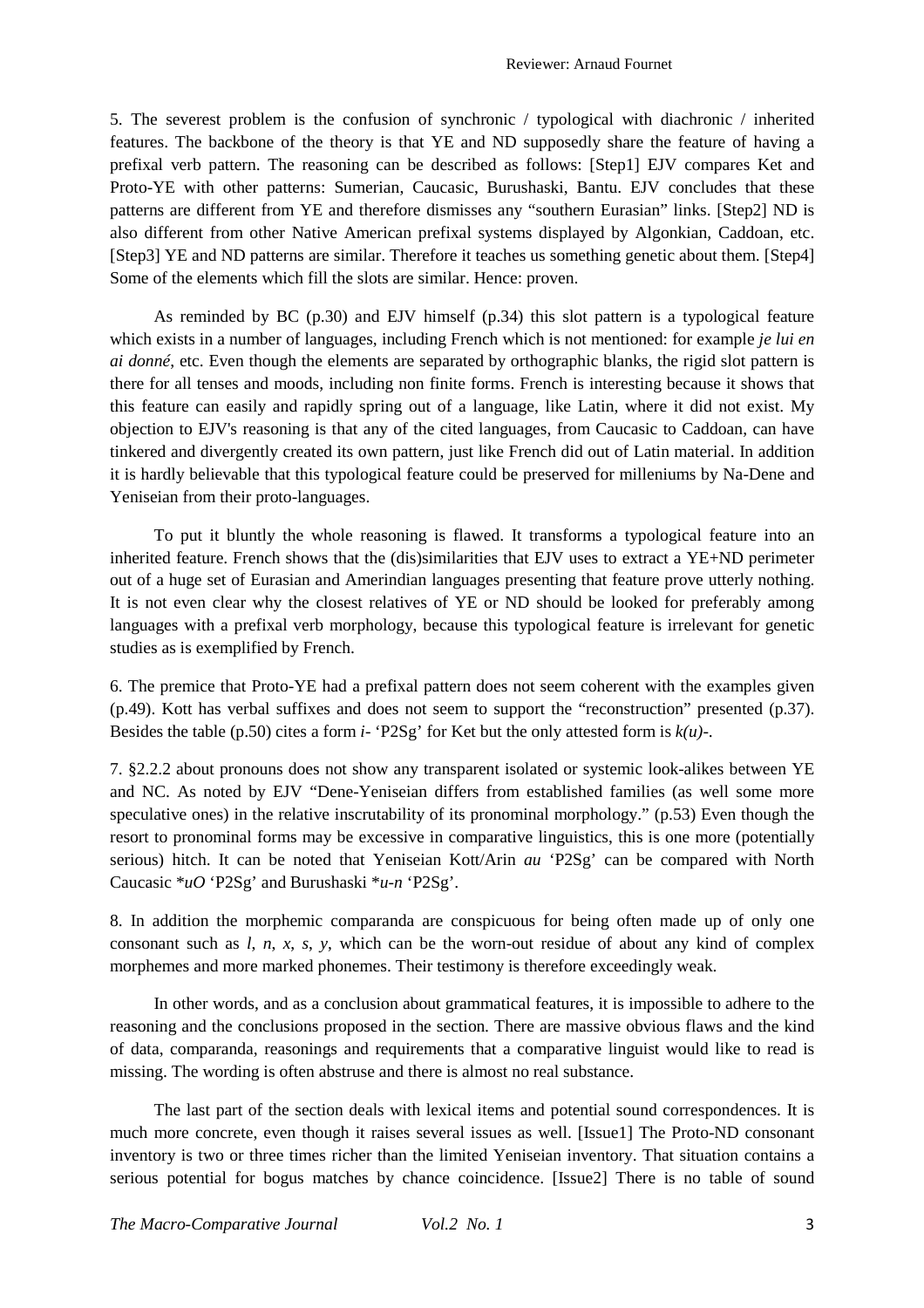correspondences. [Issue3] The comparisons are atomistic. What are the systems of vowels and consonants of Proto-YE and Proto-ND and how do they match? It is possible that a different reconstruction of ND could rearrange phonological features so as to have fewer consonants and two more vowels accounting for palatalized or labialized features of consonants. Such a reanalysis might make ND more easily manageable from a comparative point of view, be it with YE or another group. [Issue4] As a rough indication of lexical relationships one would like to see a wordlist of basic vocabulary, for example that of Swadesh-100 with primary data from all languages involved in the study. The claim (p.53) that "evidence of the genetic connection comes more obviously from [...] basic vocabulary" remains unsupported. See Paper3. [Issue5] Another problem is the system of correspondences and its internal coherence and plausibility. Apparently ND has a three-way contrast: voiceless  $\sim$  aspirate  $\sim$  glottalized. Some of the "cognates" proposed by EJV are: ND  $* t' i k' y$  'ice' = Ket *tik* and Kott *thik* 'snow, ice on the ground', that is to say ND glottalized is YE voiceless. This can be compared with PA<sup>\*</sup>*ts'* $\partial q$  'finger' = Ket  $t\partial q$ , where YE glottal stop appears near a ND voiceless consonant. The glottalized and voiceless features seem to be inverted. This problem of inverted glottalization is mentioned by Comrie (p.30) [Issue6] Several items are in my opinion borrowed from Uralic into Yeniseian and certainly cannot be counted as cognates between YE and ND: PY \**ses* 'river' < PU \**sos* 'wet', PY \**se's* 'larch' < PU \**sokse* 'cedar, pine, conifer', etc. In addition these two borrowings show that the theory developed (p.70) about Proto-YE glottal stop is wrong. Glottal stop is and was a segment (PU [ks]  $>$  PY ['s]). The attempt to get rid of that phoneme as "optional" to facilitate comparison with ND is unacceptable. The phonemic status of glottal stop in (Proto-)YE ruins the system of correspondences proposed in the paper.

As a conclusion, the section proves nothing about YE and ND's relative genetic positions. It is not even suggestive of a possibly close relationship. There are counter-intuitive features such as pronouns being completely dissimilar, tentative sound correspondences being inverted and some "cognates" being Uralic loanwords. All these features are disturbing to say the least. The premice that Proto-YE used to have a prefixal verb morphology similar to that of ND is not even proved. In addition the theory proposed is not a credible alternative to previous suggestions that YE may be related to Caucasic, which has also been suggested to be related to Salish, and these connections make sense in my opinion. (See Paper4) The claim that YE is a close (or the closest) genetic relative of ND is near doubtless false in my opinion. People who might be attracted by the DE-YE connection must be aware that pronouns, kinship terms and basic vocabulary have nearly nothing in common and that there is hardly any transparent formal equation between these languages. As a matter of fact the rest of the book shows that no real support for this claim can to be found in other fields like genetics, anthropology, etc.

If I had to make a deeper assessment of the theory proposed, I would say that it does not propose a credible alternative to previous suggestions that YE may be related to Caucasic. In addition Salish, another Amerindian family, has also been suggested to be related to Caucasic, and some of the cognates are reasonable. As much as possible, lexical items are taken from the following representatives: for Caucasic Lezghi or its close relative Rutul, for YE Kett, for Salish Klallam and Saanich.

- (1) 'P1Sg' Caucasic \**zo*/*'ez* Lezghi (Erg.) *za*, YE \**'aZ* Kett *d*-, Salish Klallam *'ets*, Saanich *'əsə*;
- (2) 'P2Sg': Caucasic \**wo* Lezgi *vun*, YE \**au*, Salish Saanich (Subject) *(sx)w*,
- (3) 'not, no' Caucasic \**wə* Lezghi *va*, YE \**wə*, Salish Saanich, Klallam *'əw*;
- (4) 'to eat', Caucasic Rutul *ile*, YE Kett *ileN*, Salish \**'il(t)n* (Kuipers:16) Saanich, Klallam *'ilen*
- (5) 'to drink', Caucasic \**'uqw* Lezgi *qwa*-, YE Pumpokol *hokoy* 'to drink', \**kul* 'water' Kett *ul'*, Arin *kul*, Salish \**'uqw*, \**qwu'* 'to drink, water' (Kuipers:91) Saanich, Klallam *qwa'* 'water'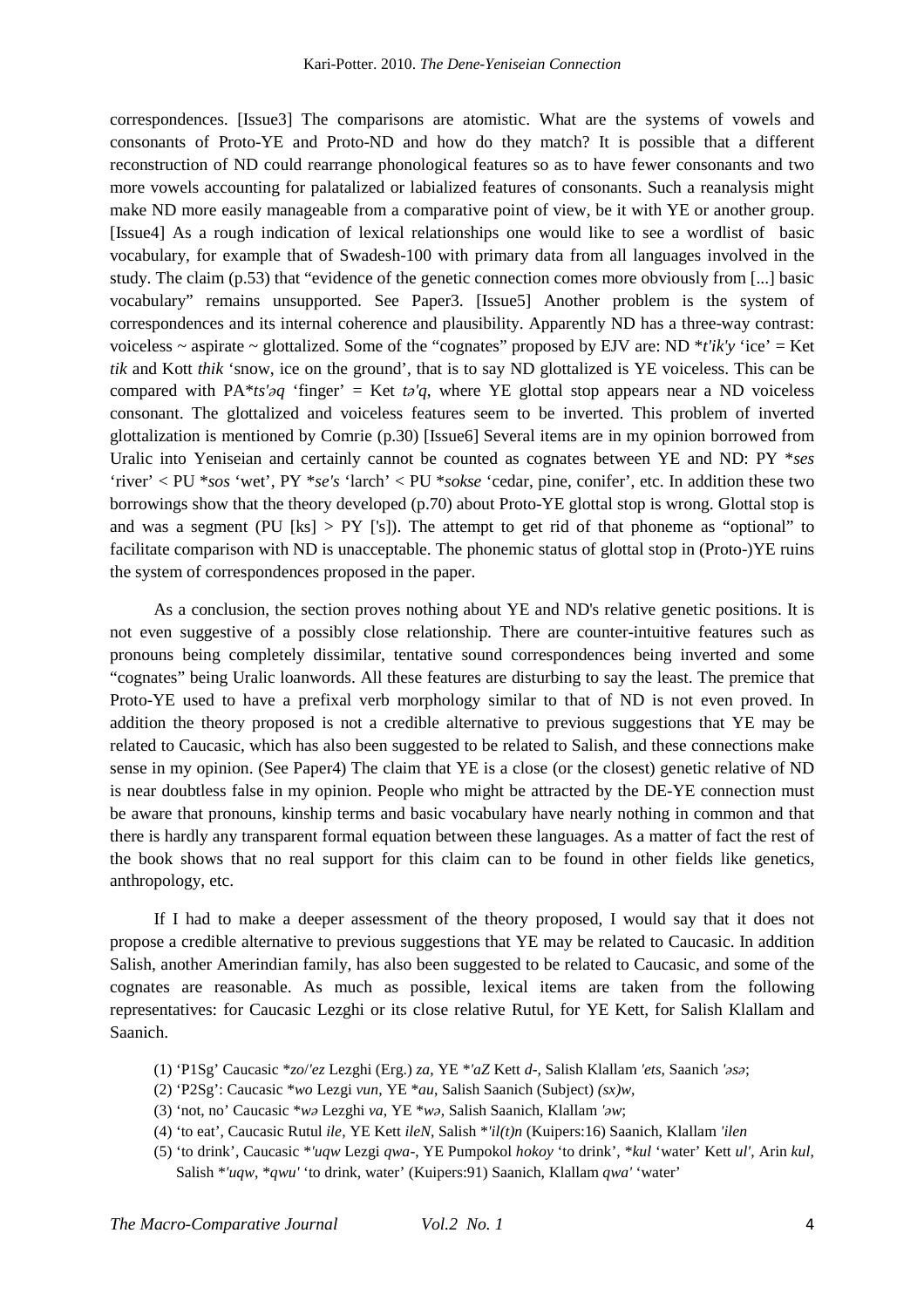- (6) 'to see, look at' Caucasic \**agw* Lezghi Present *ak:wa*, Preterite *ak:una*, YE \**qo* Kett *N..Ro*, Salish \**k'wan* (Kuipers:49) Klallam, Saanich *k'wen*. Example of formal equation: Caucasic Lezghi: *za vun ak:wa* 'I see you', Salish Saanich: *k'wén-əs sxw* 'You look at me.' This example also shows that the position of the elements as prefix or suffix is irrelevant.
- (7) 'to go' Caucasic \**iH* Lezghi *fi*-, Rutul *ixi*(r), Kett *ejiN*, Salish Saanich *ye'*, Klallam *hiya'*
- (8) Past morpheme: YE Kett -*al*-, Salish Saanich *le'*. Kett *d-a-b-op* 'I drink it' → *d-a-b-al-op* 'I drank it', Saanich *ye' sen* 'I go'  $\rightarrow$  *ye' le' sen* 'I went'.
- (9) 'to go to bed, sleep' Caucasic \**it'w*, Kett *t...tn*, Salish \**it* (Kuipers:20) Klallam *'itt*, Saanich *itet*,
- (10) 'winter, cold (season)' Caucasic Lak *k'i*, Khinalug *k'inaZ*, YE \**gəte* Kett *kət*, Pumpokol *ki(n)c^idin*, Salish \**k'ay* (Kuipers:43).

[Paper3] *Yeniseian, Na-Dene, and Historical Linguistics* (Edward J. Vajda) (p.100-118). This section is mainly autobiographical with some theoretical considerations. It appears that EJV is not familiar with the methods and issues of historical linguistics and with the historiography of the field. It is now well-known that Jones' "famous" conference in Calcutta in 1786 is certainly not a starting point for the study of the Indo-European family (Cf. Boxhorn, Leibniz, Ten Kate, etc.). It is also amazing to read that "Yeniseian-Na-Dene cognates are probably no more than 10 percent of the basic vocabulary". (p.115) That level is that of random and it undermines the claim that the YE-ND connection is "proved" by basic vocabulary. It can also be noted that "the most striking proposed cognate [...] Ket *qy'j* and Proto-Athapaskan \**q'ëj*" (p.106) for 'birchbark' is similar to Uralic \**koj-wa, koj-ku, koj-ma* 'birch, birch-bark (vessel)', which undermines its status as a potential isogloss between YE and ND. Quite clearly EJV underestimates the issue of (Uralic) borrowings in Yeniseian. According to my own surveys Uralic (especially Ugric) loanwords into YE are certainly not "an inconsequential percent of the vocabulary." (p.101)

#### *Part 2. The Interdisciplinary Context for Dene-Yeniseian*

[Paper4] *Genes across Beringia: A Physical Anthropological Perspective on the Dene-Yeniseian Hypothesis* (G. Richard Scott and Dennis O'Rourke) (p.119-137). This section is a bibliographic survey of currently available genetic data with a special focus on the issue of possible links between YE and ND populations. The conclusion is coherent with the premice that genetics and linguistics are most often correlated: "there is no specific gene, haplogroup, or dental trait that provides a direct link between the Kets and any Na-Dene speaking population." Genetics and physical anthropology tend to confirm that the ND-YE connection is (most probably) false. Haida would also be confirmed to be unrelated to ND. The section also brings support to the hypothesis that Salish and Northwest coast "Indians" have European features (a variant of mainly European gene X2).

[Paper5] *Archaeological Patterning in Northeast Asia and Northwest North America: An Examination of the Dene-Yeniseian Hypothesis* (Ben A. Potter) (p.138-167). The section addresses the issue of the archeological (dis-)continuities and their potential correlations with human migrations or cultural transformations. It focuses on Siberia and Northwest America and proposes 6 scenarios which may account for a YE-ND link. Among potential problems, some areas are nearly *terra incognita* and the differences in Russian and American academic traditions and the lack of descriptive standardization are also hindrances to synthesizing available archeological records. The section is modestly not presented as a "lead article" by BAP who is also editor of the book but it certainly deserves to be considered one. A key point is that there is no indication of human migrations between ca. -14000 and ca. -5000 calBP between Siberia and North America (p.154). This conclusion has a clear bearing on any ethno-linguistic scenario linking Amerindian languages with Eurasian families. On the whole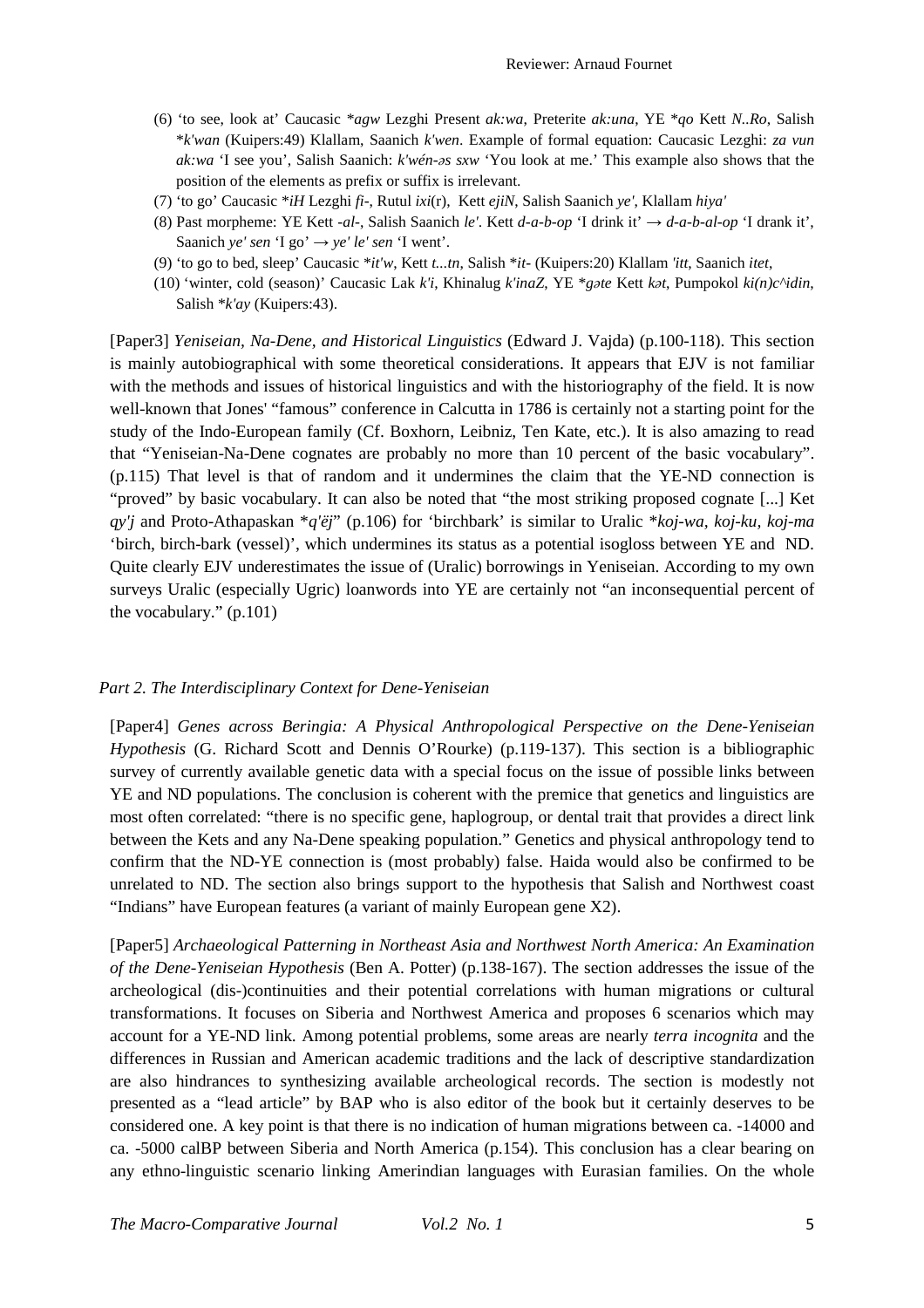BAP tends to accept a strong correlation between archeology and ethno-linguistics and is mildly supportive of the ND-YE connection.

[Paper6] *The Palatal Series in Athabascan-Eyak-Tlingit, with an Overview of the Basic Sound Correspondences* (Jeff Leer) (p.168-193). This section can also be considered a "lead article". It describes the sound correspondences of Proto-ND on the basis of concrete and detailed lexical data. One of the latest developments in ND phonology is the introduction of palatal(ized) stops. This addition increases the already high number of ND proto-phonemes and tends to make ND yet harder to handle in the Nostratic framework, to which Amerindian languages will inevitably be integrated in a way or another. It would therefore be interesting to tackle the distribution of all the phonemes, the root structure of ND and try to determine potential reductions of the exceedingly high number of protophonemes.

[Paper7] *The Concept of Geolinguistic Conservatism in Na-Dene Prehistory* (James Kari). This section deals with an unusual feature of Athabaskan: in spite of covering the largest area of all North Amerindian families, Athabaskan is extraordinarily homogeneous. According to JK this situation is explained by the typological peculiarities of Athapaskan verb and noun morphologies, which are also embedded in toponyms. Apparently Athapaskan toponyms are nearly always meaningful and they used to play a major role in (inter-tribal) economy and wanderings. JK favors a high chronology for ND (much earlier than 8000 BP), especially in the perspective of external links with Siberian languages like YE. ND speakers seem to have been extremely well adapted to subartic environment and toponymics bears testimony to their performance.

[Paper8] *Dene-Yeniseian and Processes of Deep Change in Kin Terminologies* (John W. Ives, Sally Rice, and Edward J. Vajda) (p.223-256). The section examines the anthropological and social features pertaining to kinship in YE and ND languages. Plain terms like husband, wife, mother, etc. are replaced by symbols, which makes the whole section unnecessarily hard to read. It is unclear what the authors really want to say or prove. The section is interesting but somewhat lacks a linear thread. The comparative file about kinship terms between YE and DE is nearly empty.

[Paper9] *Selecting Separate Episodes of the Peopling of the New World: Beringian–Subarctic–Eastern North American Folklore Links* (Yuri E. Berezkin) (p.257-278). The section deals with comparative mythology. On the whole the section is extremely interesting and tends to show that this field shares with historical linguistics a large number of issues and reasonings among which the dichotomy: diffusion or heritage. It appears that the usual syntheses involving mainly linguistics, genetics and archeology overlook the potential input provided by comparative mythology. There is no mythological theme that YE and ND speakers would specifically share.

[Paper10] *Comparison of a Pair of Ket and Diné (Navajo) Myth Motifs* (Alexandra Kim-Maloney) (p.279-284). The section deals with a mythological theme which seems common to YE and ND people. The name of the (dragon-)fly in association with supernatural powers and various cultural artefacts seem to be shared. This point supports the DE-YE connection.

# *Part 3. Commentaries on the Dene-Yeniseian Hypothesis*

[Paper11] *On the First Substantial Trans-Bering Language Comparison* (Eric P. Hamp) (p.285-298). The section is an enthusiastic eulogy of historical linguistics and of the supposedly proven ND-YE connection. The style is more personal than academic. As regards linguistic genetic studies as a field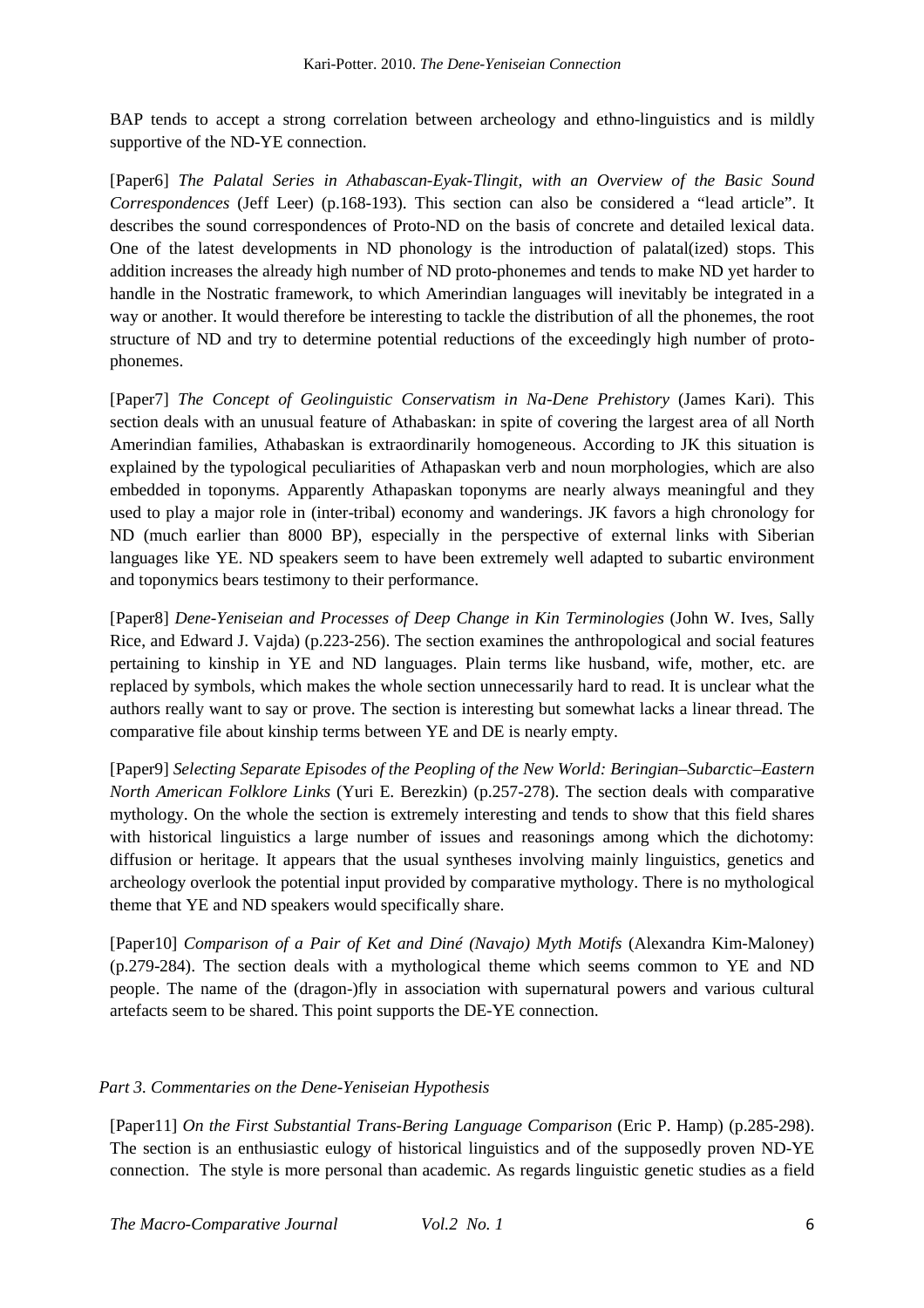EPH suggests to call it "linguistic modern cladistics" (p.285) whereas "genealogical" is preferred to "genetic" in other papers (p.25).

[Paper12] *Proving Dene-Yeniseian Genealogical Relatedness* (Johanna Nichols) (p.299-309). The paper describes a very idiosyncratic alternative to the standard methods of historical linguistics. It is little likely to gain any acceptance. JN tends to accept the (most probably) false YE-ND connection, even though she is aware that the geographic distance between these two groups is a problem that would need a plausible answer.

[Paper13] *Yeniseian: Siberian Intruder or Remnant?* (Michael Fortescue) (p.310-315). In this paper MF explains how he has moved from sceptical to moderately supportive of the ND-YE connection. He examines four scenarios of split and dispersal of this "family" with a focus on the idea that YE would be closer to Tlingit than to the rest of ND. One of the scenarios include a return from North America to Siberia.

[Paper14] *Transitivity Indicators, Historical Scenarios, and Sundry Dene-Yeniseian Notes* (Andrej A. Kibrik) (p.316-319). AAK first describes himself as an experienced Athabaskanist and typologist. This peer-review is brief and strives to "count as constructive". But it definitely reads like politely worded poison for the claim that Na-Dene and Yeniseian might be genetically close. The gist of AAK's objections is that Na-Dene Transitivity Indicators (TIs or classifiers) are largely coherent throughout the family, which suggests they were "established morphologically at the Proto-Na-Dene-stage" (p.317). In addition to this coherence, they are prefixed right to the verb stem, which confirms that they "must constitute the earliest acquisition of the proto-ND inflected verb" (p.317). In contrast with this situation "what bothers [AAK] most of all is that the ND transitivity indicators do not find a clear counterpart in Yeniseian" (p.317). AAK concludes: "I am afraid that, as long as the status of the immediately pre-root TIs is not clarified, morphological argument for the [Dene-Yeniseian] relationship largely fails [sic]." (p.318)

[Paper15] *Dene-Yeniseian, Phonological Substrata and Substratic Place Names* (Willem J. de Reuse) (p.320-323). This peer-review is rather neutral about EJV's theory and is more about raising issues of principles and methods. WJdR first reemphasizes Fortescue's observation that "Yeniseian looks more like an intruder than a remnant." (p.320) Yeniseian phonology significantly differs from those of its present-day neighbors which tends to show that their mutual areal interaction appears to be virtually nil and cannot be old. It could be added that the same is true for morphology. Next WJdR exemplifies the difficulty of dealing with toponymic "substrates" with the cases of Vasconic and Old European theories. One of the issues to be addressed according to WJdR is the distance between Yeniseian and Na-Dene without any apparent toponymic connecting dots which could account for the dispersal of a unique original population. WJdR prudently concludes "that Yeniseian placenames are just one layer in that [Siberian] picture, thus not necessarily a substratic one." (p.322)

[Paper16] *Dene-Yeniseian, Migration and Prehistory* (John W. Ives) (p.324-334). The section begins with the "apparent impasse" of the Dene-Yeniseian relationship that "the genetic data" are so "seemingly at odds" with the "linguistic evidence" and wonders how this contradiction could be solved. (p.325) This section is not exactly a review but more a kind of article about the relationships between archeology and linguistics as applied to the case of Apachean. JWI describes how small groups of Apachean speakers have managed to grow and adopt new cultural features while remaining fairly stable linguistically.

[Paper17] *The Dene Arrival in Alaska* (Don Dumond) (p.335-346). The section discusses the different time windows for waves of migration into Northwest American and the potential connections between